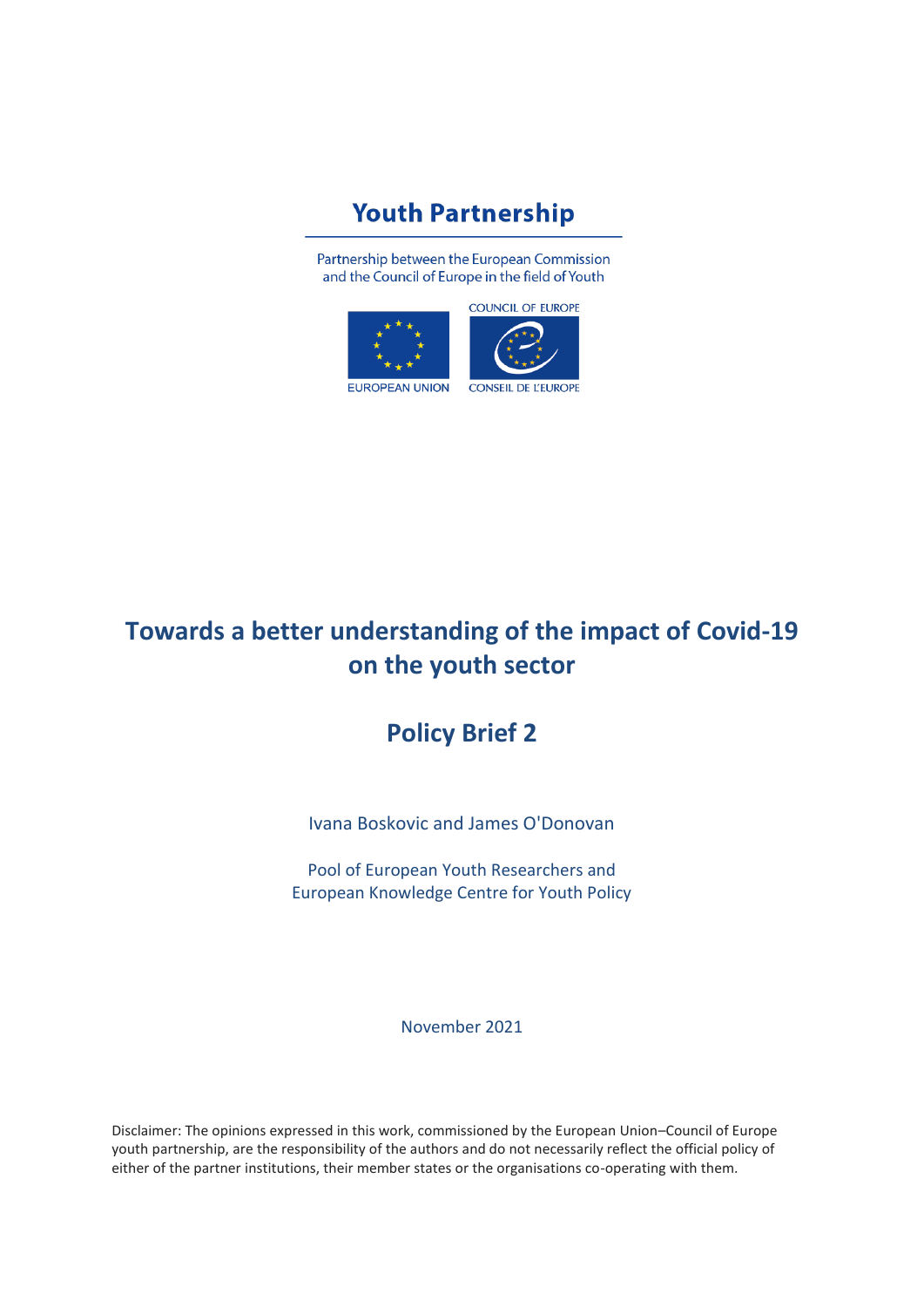# **Contents**

<span id="page-1-0"></span>

|  | 1. Impact of the pandemic on the mental health and wellbeing of young people 4    |  |
|--|-----------------------------------------------------------------------------------|--|
|  |                                                                                   |  |
|  | 3. Youth issues that should be prioritized under European recovery programmes  14 |  |
|  |                                                                                   |  |
|  |                                                                                   |  |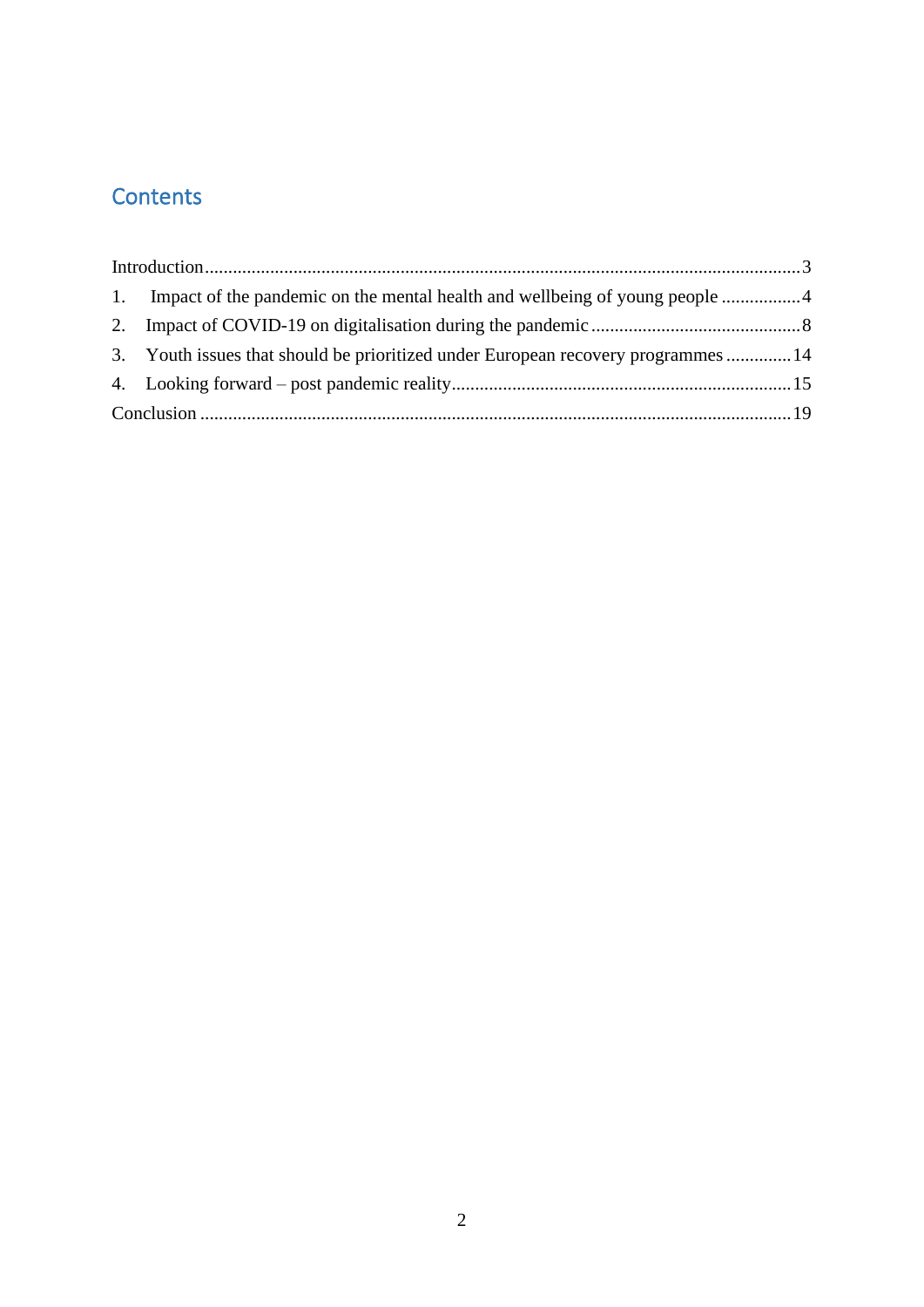## **Introduction**

In 2021, the EU-Council of Europe youth partnership continued to monitor the impact of the Covid-19 pandemic on young people and on the youth sector and to publish regular analysis and updates on the Covid-19 Knowledge Hub. In the framework of this project, it has carried out two surveys (one in spring 2021 and one in autumn 2021) to further develop and expand on the themes and issues that emerged from the 2020 monitoring on the impact of the Covid-19 pandemic on the youth sector.

A policy brief resulting from the spring 2021 survey was published in the Knowledge Hub [latest updates and analysis](https://pjp-eu.coe.int/en/web/youth-partnership/latest-update-and-analysis) section.

While this first survey focused on how Covid-19 impacted on and was responded to by the youth sector over the period 2020-2021 and the estimated impact and response over the period 2021-2022 and the longer term, the second survey focused on specific themes which have emerged as significant policy issues resulting from the impact of the pandemic.

Correspondents of the European Knowledge Centre for Youth Policy (EKCYP) and members of the Pool of European Youth Researchers (PEYR) were asked to give an informed and considered view in responding to questions regarding how these specific themes had been impacted by the pandemic and their relevance for emerging and future youth policy development.

The themes highlighted were:

- the impact of the pandemic on the mental health and well-being of young people
- the impact of digitalisation during the pandemic
- youth issues that should be prioritised under European recovery programmes
- looking forward to a post-pandemic reality.

Correspondents and researchers were requested to give, where possible, examples of emerging policy issues and innovative developments and approaches under the themes highlighted.

A survey with multiple-choice and open-ended questions was sent on 9 September 2021 to all EKCYP and PEYR correspondents, based on the four themes.

By 15 October 2021, 27 completed questionnaires had been received from 21 countries as follows: Belarus, Belgium (Flanders), Bosnia and Herzegovina, Bulgaria, Croatia, Cyprus, Estonia, Finland, France, Georgia, Germany, Luxembourg, Malta, Moldova, North Macedonia, Montenegro, Poland, Romania, the Russian Federation, Serbia and Sweden.

All the information and data included in the analysis and graphs derive solely from the responses to the questionnaire.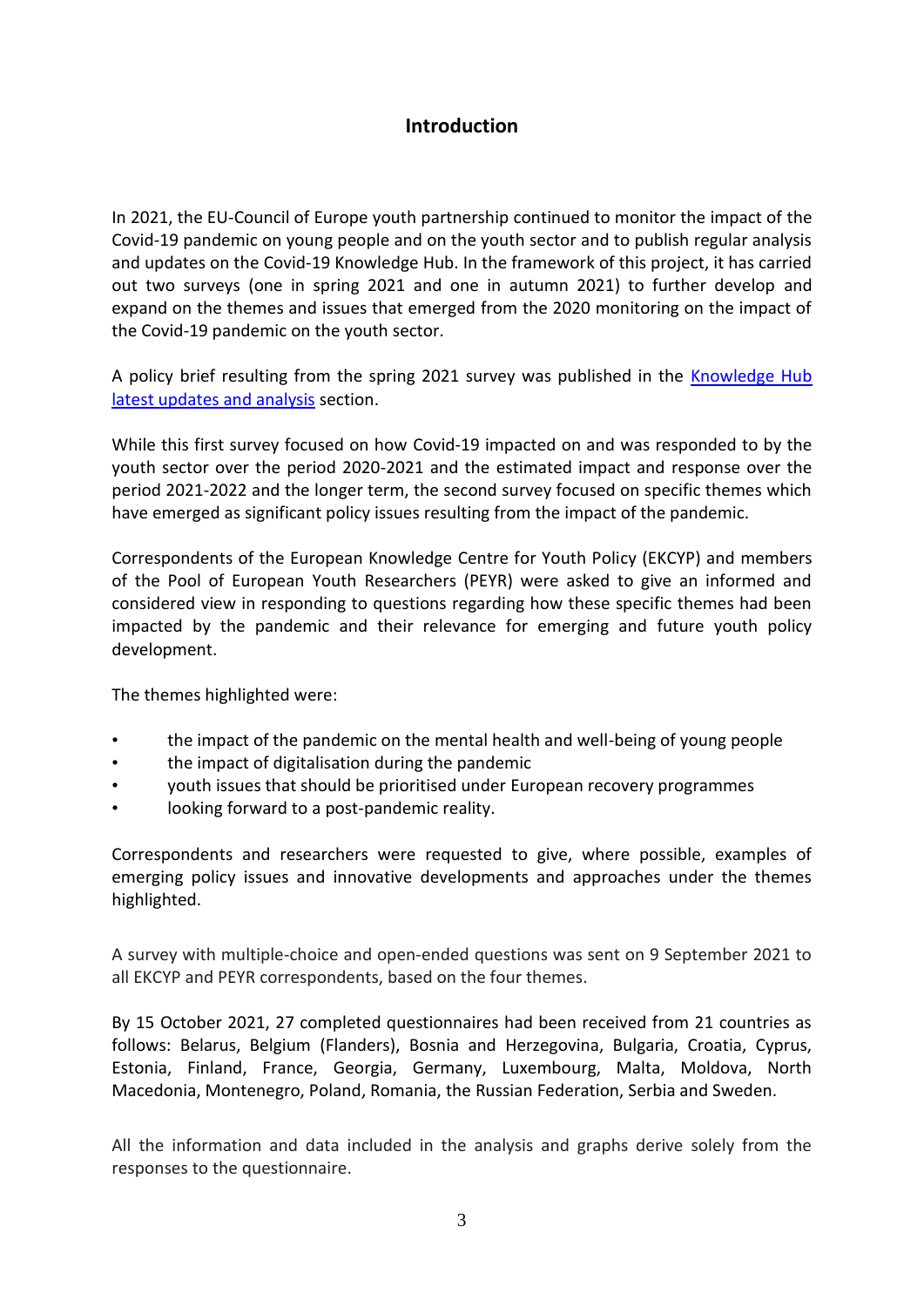## <span id="page-3-0"></span>**1. Impact of the pandemic on the mental health and well-being of young people**

Most correspondents indicated that the impact of the pandemic on the mental health and well-being of young people had been very strong or strong, with only a small minority describing it as neutral (Figure 1).

While most correspondents indicated that the impact on the mental health and well-being of youth workers, volunteers and youth leaders had also been very strong or strong, a number of correspondents described it as being neutral (with the pandemic having no significant impact) or weak (Figure 2).

# **Strong Neutral** Weak Very weak 15  $10 \overline{5}$  $0 -$ Level

What has been the impact of COVID-19 on the mental health and wellbeing of young people?

## **Figure 1**

## **Figure 2**

What has been the impact of COVID-19 on the mental health and wellbeing of youth workers, volunteers and youth leaders?

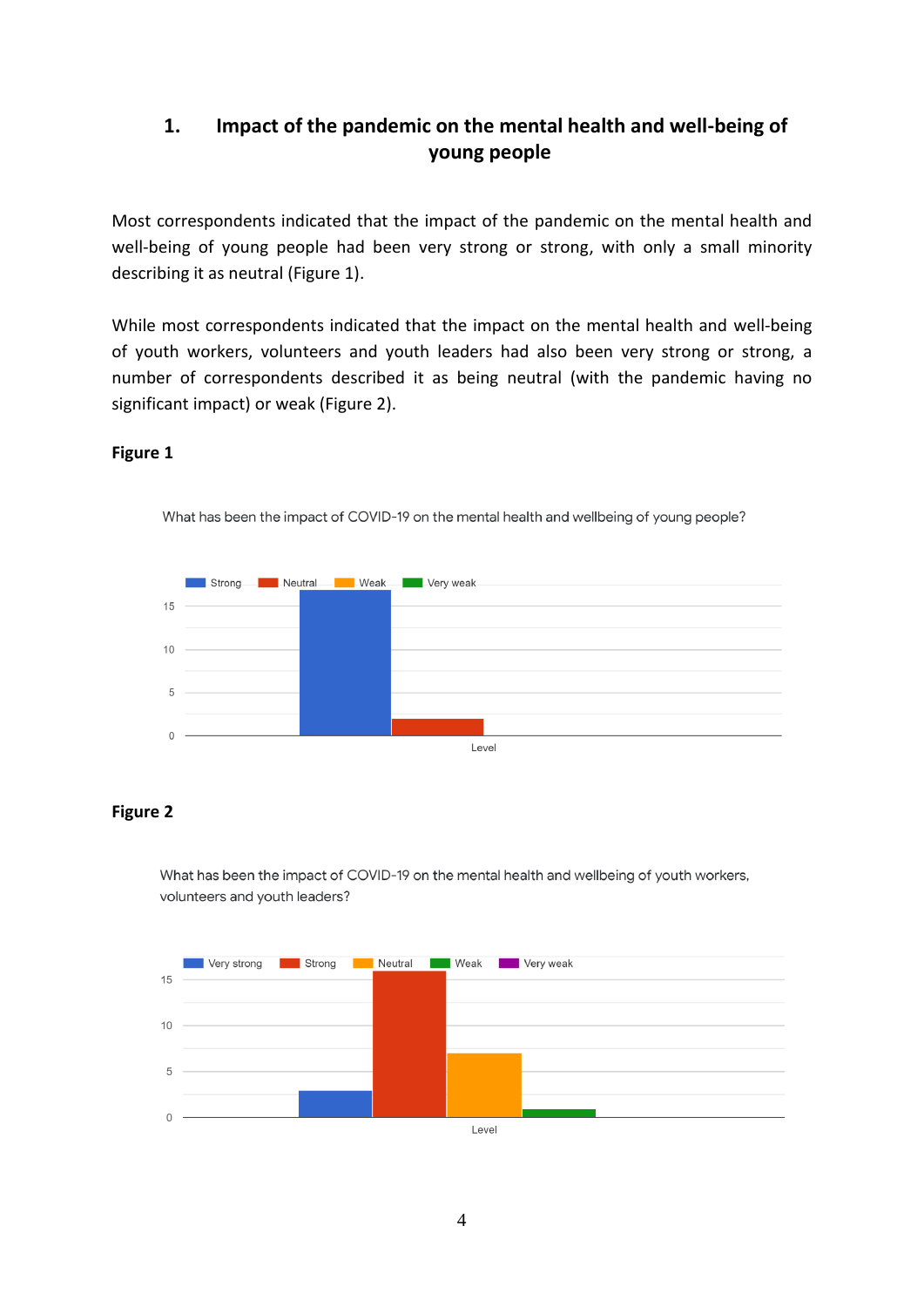Most correspondents categorised the effectiveness of the public sector in meeting the mental health needs of young people and youth workers/volunteers as being generally neutral (the pandemic having no significant impact), if tending to be more or less strong (at national level) or weak (at regional or local level). A number of correspondents categorised effectiveness as being very weak at all levels (Figure 3).

## **Figure 3**

How effectively has the public sector, at national, regional or local level responded to meeting the mental health needs, and wellbeing of young peop...d youth workers/volunteers during the pandemic?



There was significant variation in how correspondents categorised the response of the NGO sector in meeting the mental health needs of young people and youth workers/volunteers. At a national level, the response was indicated as being strong or neutral, while at regional and local level it was indicated as being largely neutral (the pandemic having no significant impact) (Figure 4).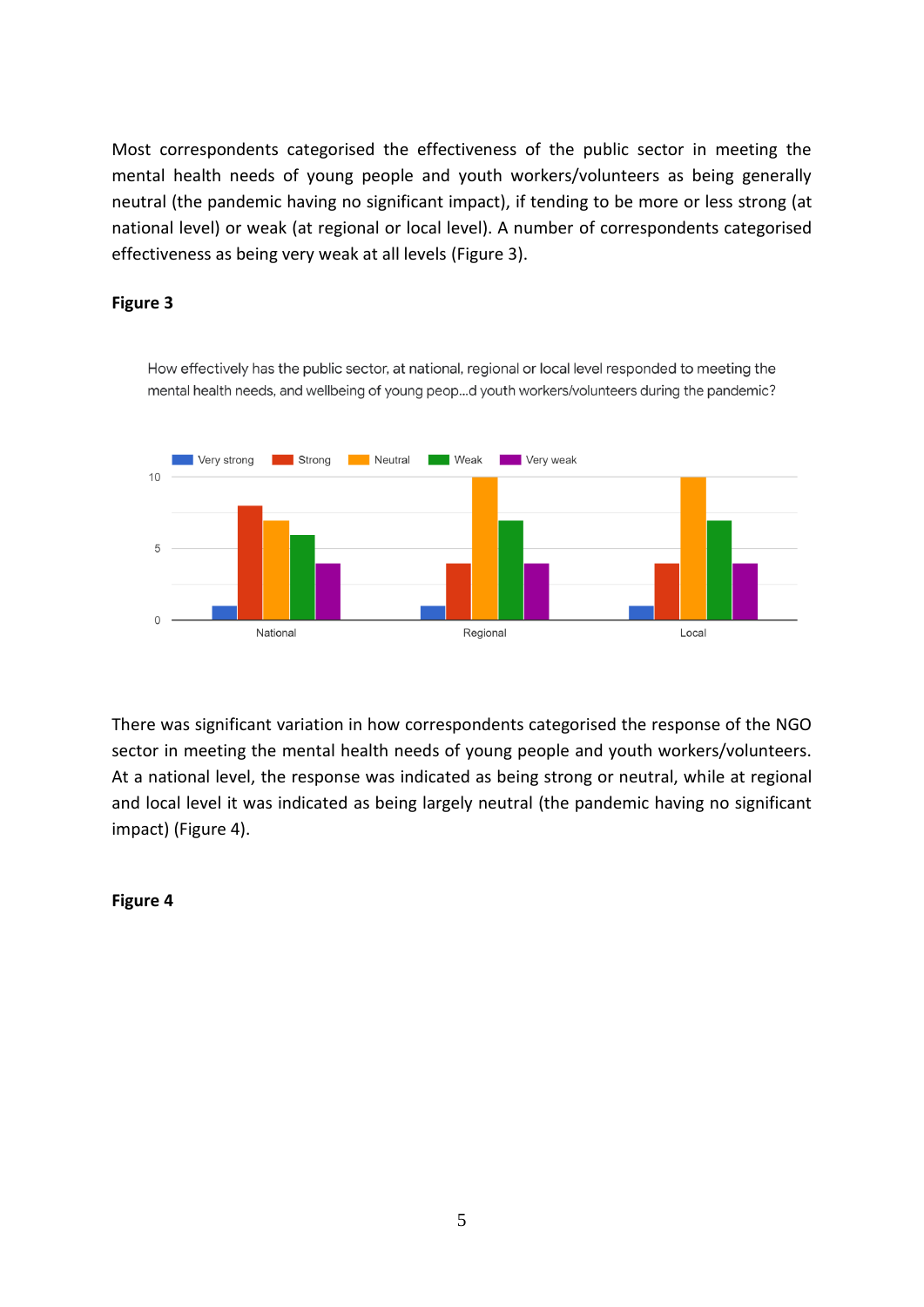How effectively has the NGO sector, at national, regional or local level responded to meeting the mental health needs of young people and youth workers/volunteers during the pandemic?



#### **Analysis**

While all correspondents indicated the strong impact of the pandemic on the mental health and well-being of young people, this was slightly less so in the case of youth workers. This may be indicative of the greater adverse impact of the pandemic on young people than on other age groups, excepting the elderly.

Many countries have conducted initial surveys or research on the impact of the pandemic on young people and all correspondents attest to the severity of its impact. Anxiety, stress, monotony and feelings of insecurity and uncertainty are reported. Some surveys indicate over a third or a half of young people having been badly affected in terms of mental health. The pandemic is described as having "a catalytic role for mental health problems" and resulting in "an increase in anxiety, fears, phobias and negative experiences" and leading to "sleep disorders, anxiety symptoms, and persistent symptoms associated with posttraumatic stress", more young people in psychiatric care and increased consideration of suicide. Correspondents also point to the greater vulnerability of young people from lowincome and socially disadvantaged backgrounds, young migrants, young women and young people experiencing homelessness.

While most correspondents categorised the effectiveness of the public sector in meeting the mental health needs of young people and youth workers/volunteers as being generally neutral – meaning that the sector had not played a significant role in this matter, they do cite instances where the public sector was more active, varying from country to country and between national, regional and local levels. At a national level, examples of online counselling, live discussions on social media, surveys on mental health, digital health campaigns, 24/7 online and telephone counselling for vulnerable young people, and student-organised campaigns providing practical advice for young people on how to cope with work and studying during the pandemic were reported. At local and municipal levels,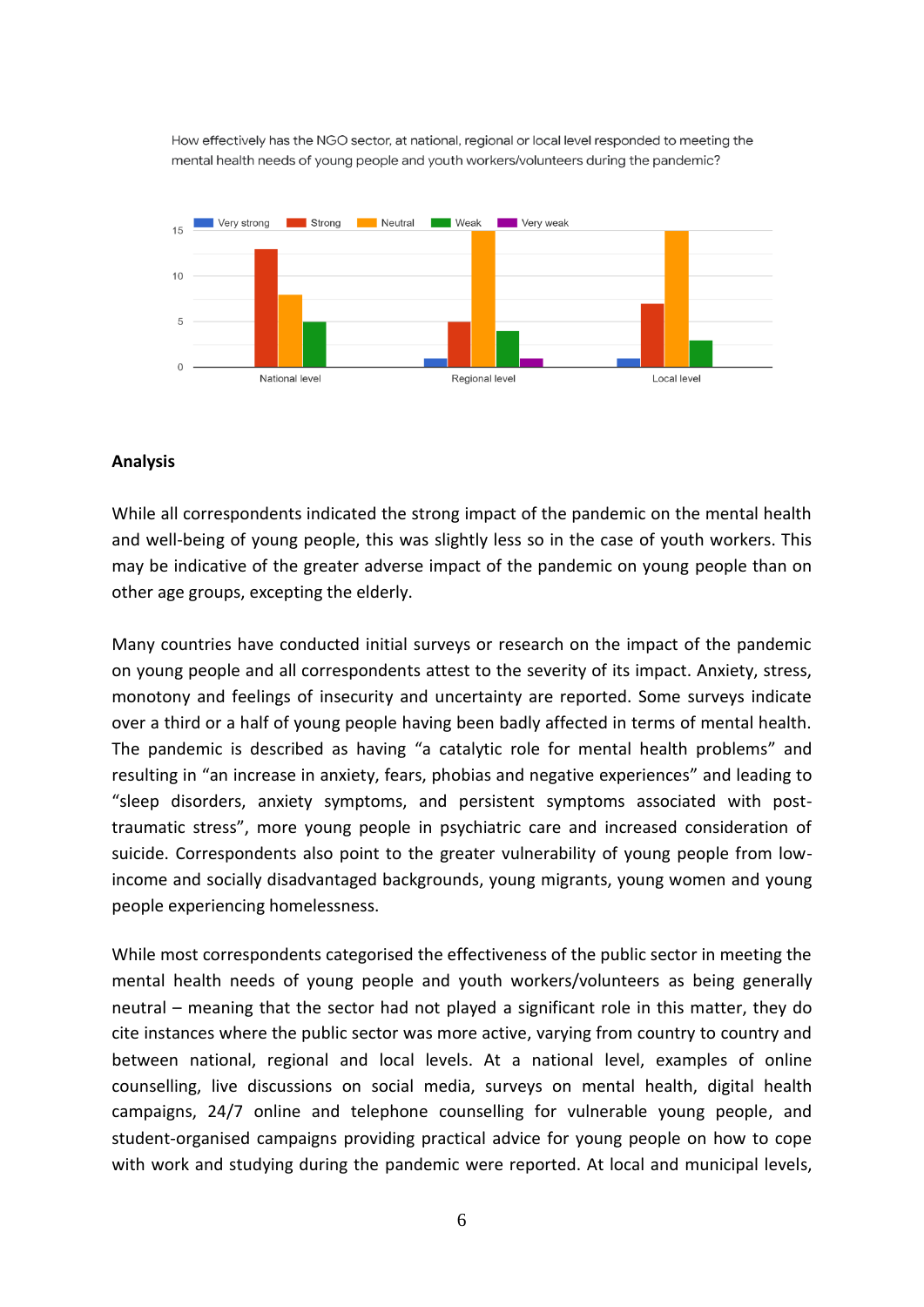there were examples of counselling being offered to young people at risk of mental health problems, online support and advice, medical and psychological consultations for young people at risk, conferences on the mental health needs of young people and youth workers during and after the pandemic and projects on supporting young people experiencing homelessness.

There are also examples of co-operation initiatives of the public sector with UN bodies or with private foundations.

The significant variation in how correspondents categorised the response of the NGO sector in meeting mental health needs at national, regional and local levels may reflect the uneven level of mental healthcare provided and disparities between more urban and rural communities. NGOs provided information and counselling (chat/telephone/e-mail) for young people with disabilities, initiatives for young people and youth workers with mental health needs, counselling services for young people and related initiatives with support from the public sector, self-analysis diaries for young people, podcasts, discussion groups for youth workers, crisis psychological helplines and remote counselling for rural and isolated young people and psychosocial educational platforms to help those with mental health issues. There were also examples of co-operation between teachers, youth workers and health professionals to address the mental health needs of young people.

UN bodies such as UNESCO, UNICEF and WHO, and private bodies and foundations were also pro-active and worked in co-operation with the public and NGO sectors, especially in eastern Europe, in conducting surveys and other initiatives to identify and address the mental health needs of young people.

## **Policy reflections**

The main findings suggest that two significant issues emerged in terms of youth policy development and implementation.

First, correspondents emphasise that while the pandemic has severely impacted the mental health and well-being of young people, it has also exacerbated a long-standing, persistent problem with providing mental health support and services to them. While it might be argued that the end of the pandemic will remove the source and cause of mental distress, this is only true in part.

Second, the public sector was not adequately prepared at either a national, regional or local level for the impact of the pandemic on young people's mental health and this was due, at least in part, to inadequate policy focus on their mental health needs.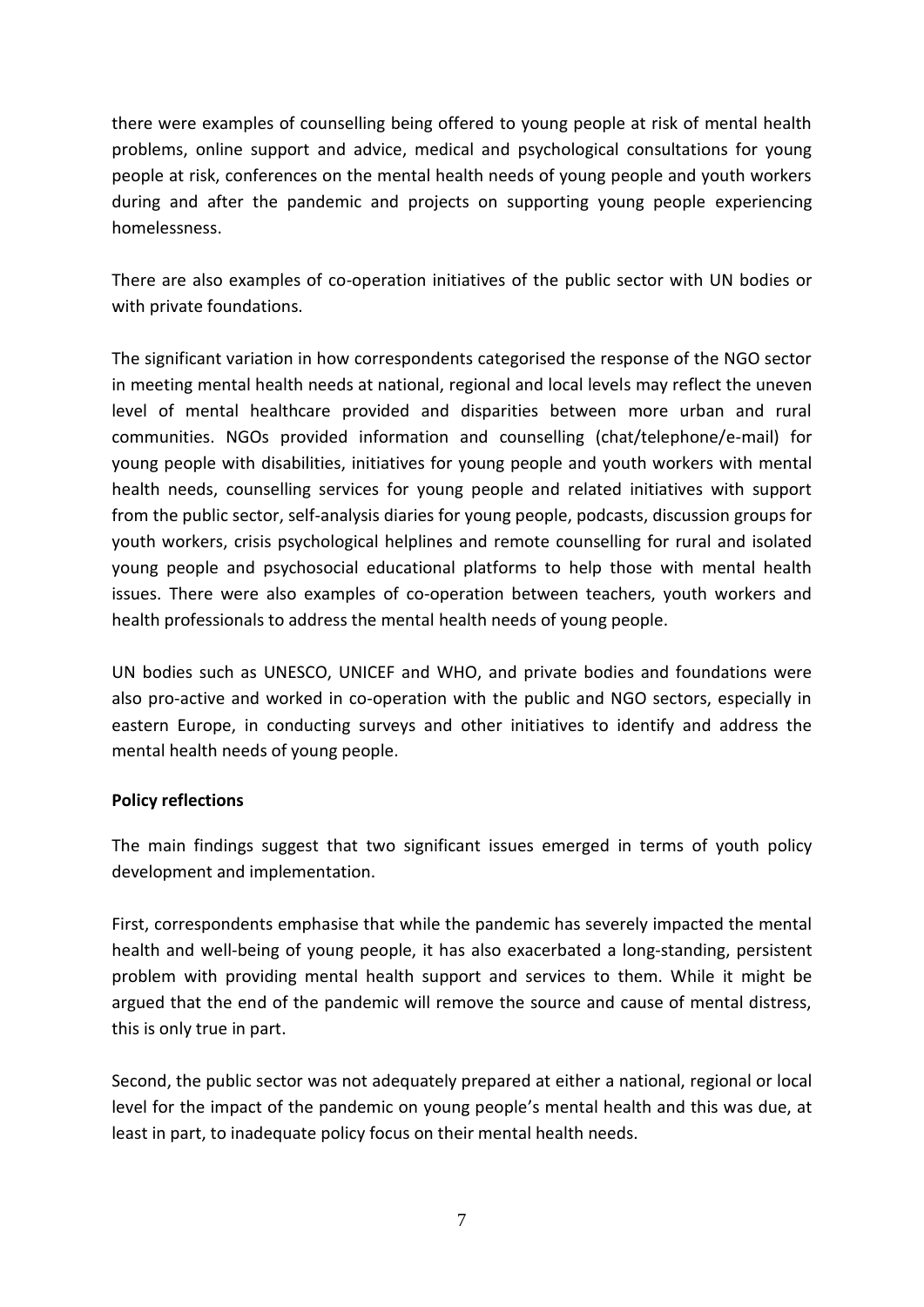## **2. Impact of Covid-19 on digitalisation during the pandemic**

<span id="page-7-0"></span>The survey explored the impact of Covid-19 on digitalisation and relevant processes on both young people and practitioners. The focus has been on digital capacity (access, tools, equipment), on the one hand, and on digital knowledge and training, on the other.

## **Figure 5**

In terms of digital capacity (access, tools and equipment), how well prepared were youth workers, volunteers and youth leaders to meet the challenges...the pandemic at national, regional or local level?



On a national level, digital capacity is perceived as mainly strong, while on a regional level Covid-19 had no significant impact on digitalisation.

On a local level, the impact of Covid-19 on digital capacity has been seen primarily as neutral (the pandemic had no significant impact). However, there is a visible difference compared to regional level – here, digital capacity is being perceived as weak almost by the same number of responses that point to neutral.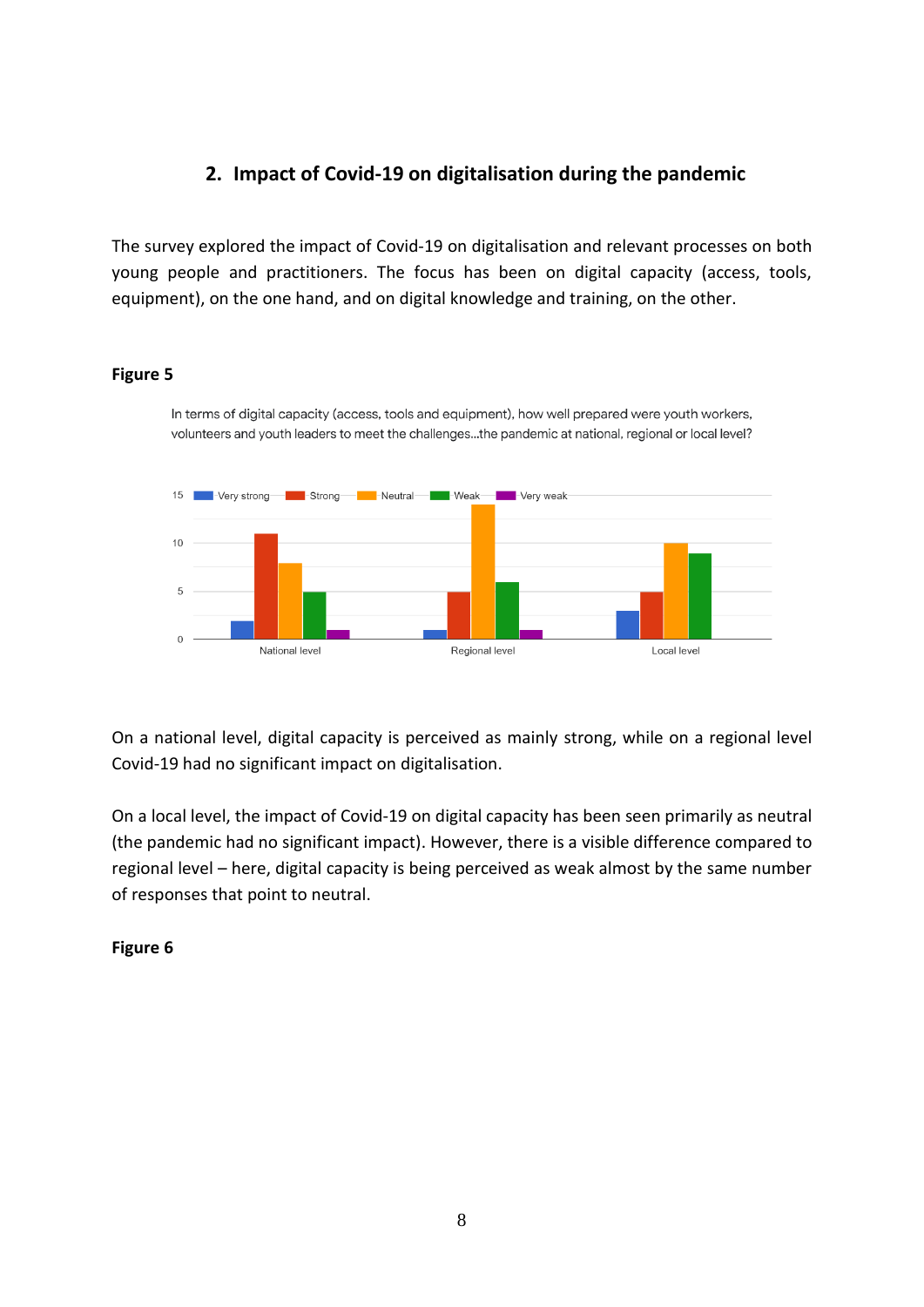In terms of digital capacity (access, tools and equipment), how well prepared were young people to meet the challenges posed by the pandemic at national, regional or local level?



#### **Analysis**

When it comes to young people's digital capacity on a national level, they seem to be strongly prepared to meet challenges posed by pandemic. On the other hand, on both regional and local levels, the responses suggest that Covid-19's impact on the digital capacity of young people is neutral (the pandemic having no significant impact). This can be perceived as either a lack of information-sharing, a lack of data on both levels when it comes to the digital capacity of young people or as being rather optimistic about digital capacity and opportunities to expand this among young people.

However, it is not possible to overlook some examples where the digital capacity of both practitioners and young people has been seen as rather weak or very weak, with the following challenges highlighted.

- Youth workers/youth leaders and volunteers faced difficulties and spent time finding the proper digital tools and purchasing licenses and equipment. These challenges were more evident at a local level.
- This is also the case with young people, especially at a local level they had to move rapidly to distant/online education; lack of equipment was identified as one of the major issues.
- Some responses point to problems associated with digitalisation, such as limited access to the internet and/or equipment, while highlighting that there are differences depending on geographic location and limited financial resources.
- Young people from minority backgrounds, such as Roma and Travellers, $1$  and those with low socio-economic status have had significant difficulties in terms of access, tools and equipment.

<sup>1.</sup> The term "Roma and Travellers" is used at the Council of Europe to encompass the wide diversity of the groups covered by the work of the Council of Europe in this field: on the one hand a) Roma, Sinti/Manush, Calé, Kaale, Romanichals, Boyash/Rudari; b) Balkan Egyptians (Egyptians and Ashkali); c) Eastern groups (Dom, Lom and Abdal); and, on the other hand, groups such as Travellers, Yenish, and the populations designated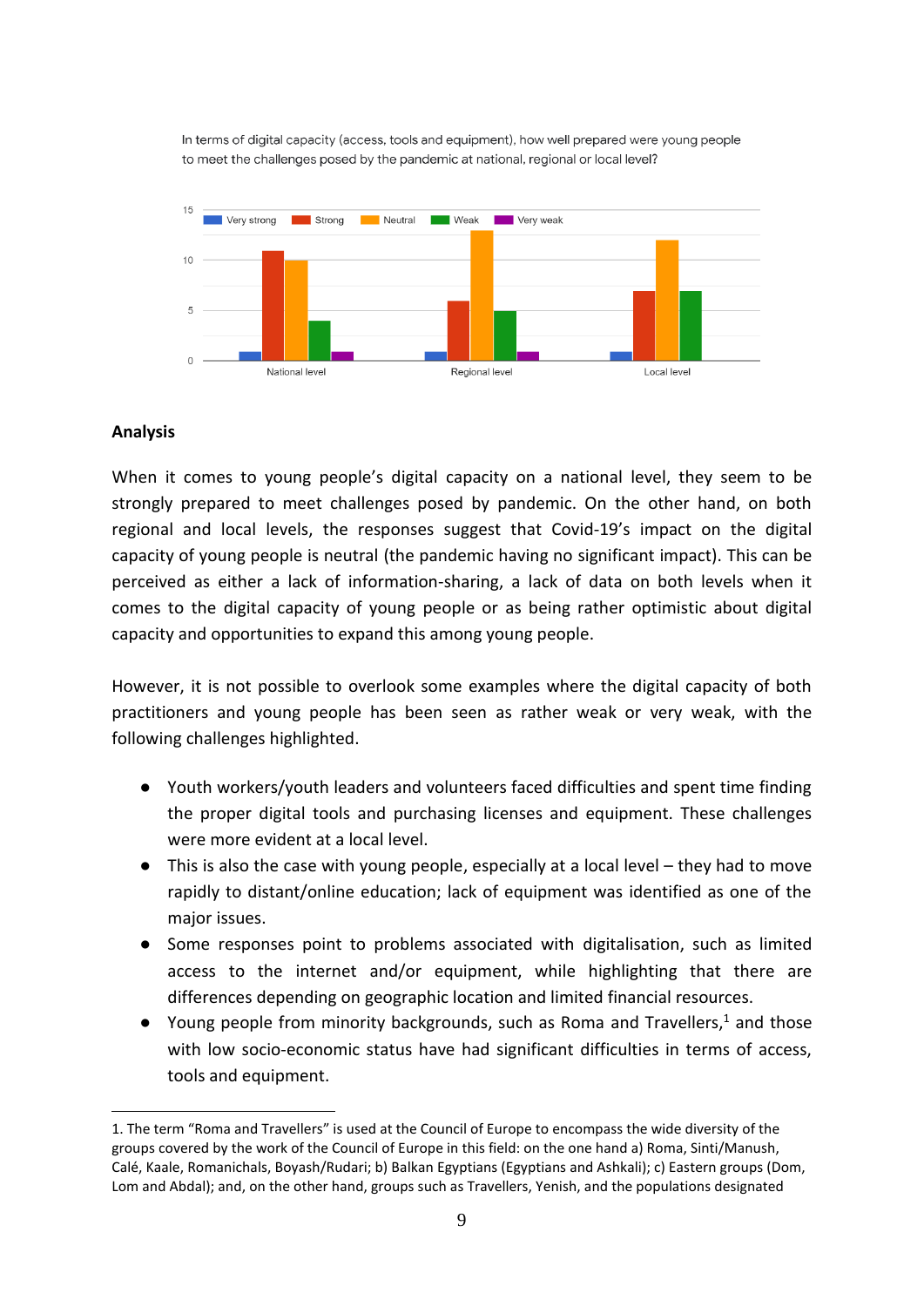- Digital fatigue has been highlighted on several occasions, as has a lack of social interaction.
- Some answers point to a lack of research and knowledge sharing on digital capacity of both young people and practitioners at national level.
- Financial resources have been mainly highlighted in addition to lack of equipment with obvious differences perceived on a local level compared to the national one.

On the other hand, some positive examples were given in favour of the digital capacity of young people and practitioners being strong.

- In some countries, youth workers, volunteers and students showed great initiative and creativity and provided assistance to both government institutions and nongovernmental organisations in developing digitalisation process. The sustainability of engagement is seen as a challenge due to the prolonged pandemic.
- In some countries, the overall digital capacity is seen as relatively high. Therefore, the overall preparedness of youth workers and young people is also high and, e.g. youth centres were able to use digital platforms as digital meeting points with young people a few weeks after the pandemic started.
- Financial support has been highlighted in other countries, for example schools that lacked connectivity and proper budgets for digitalisation have received support from various internet providers and donors.
- National youth organisations were able to quickly provide access to online activities for young people.

The examples above portray a mixed picture of how countries have been affected when it comes to the influence of the pandemic on digitalisation, which was initially highlighted as a major area in the spring survey. To understand the effect of the pandemic on digitalisation, the survey has also explored perceptions of digital knowledge and training among practitioners and young people.

under the administrative term "Gens du voyage", as well as persons who identify themselves as Gypsies. The present is an explanatory footnote, not a definition of Roma and/or Travellers.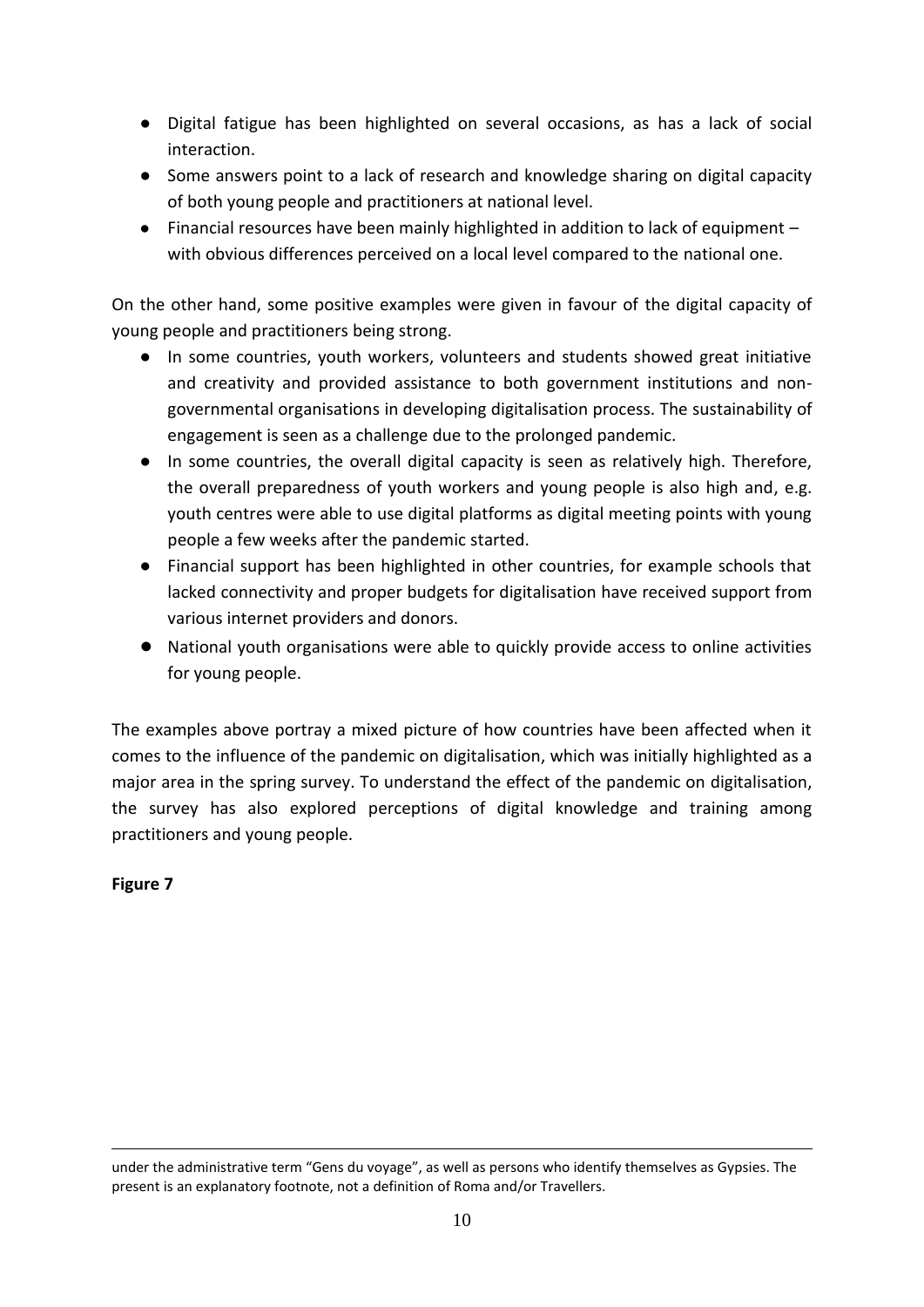In terms of digital knowledge and training, how well prepared were youth workers, volunteers and youth leaders to meet the challenges posed by the pandemic at national, regional or local level?



Practitioners were strongly prepared to meet challenges related to digital knowledge and training at a national level. On regional and local levels, the impact of Covid-19 was seen as neutral or having no significant impact.

Examples below will hopefully clarify the difference when it comes to digital knowledge and training on a local level compared to the national one.

In terms of digital knowledge and training, how well prepared were young people to meet the

challenges posed by the pandemic at national, regional or local level?



#### **Figure 8**

#### **Analysis**

In terms of digital knowledge and training, the impact of Covid-19 on the level of preparedness of young people on all three levels – national, regional and local – is seen as neutral (the pandemic having no significant impact). This may be the case with the lack of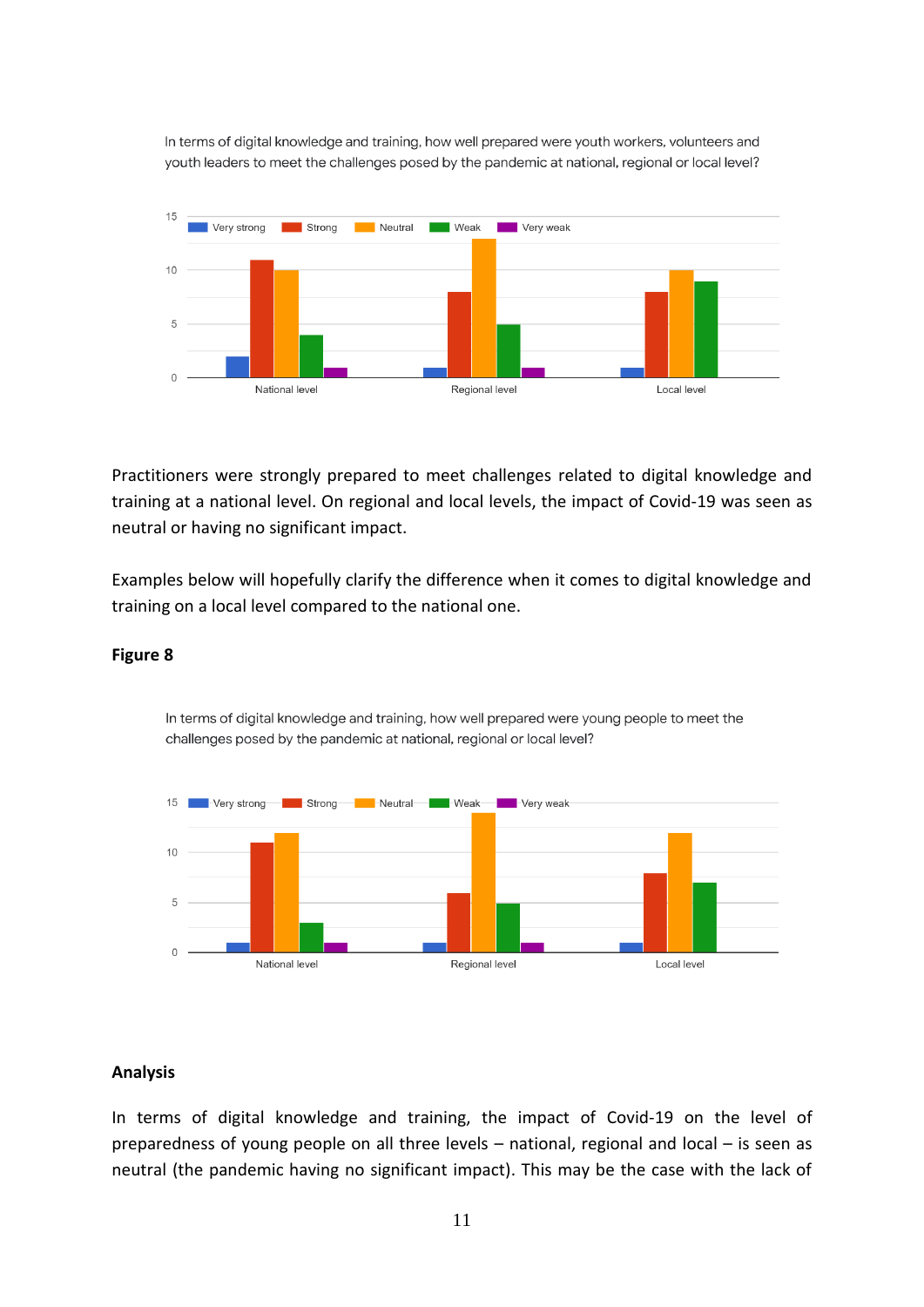research on Covid-19's influence on digitalisation process and its effect on both young people and practitioners, as highlighted in some of the answers.

Some examples highlight the following when it comes to impact of Covid-19 on digital knowledge and training opportunities.

- Social media was used to enhance digital knowledge and to provide training opportunities on several occasions during the pandemic.
- Volunteer activities with a creative online aspect engaged more young people and practitioners in experiencing the digital world.
- Online safety was identified as a major concern in developing digital knowledge and training.
- Organisations at a local level were more flexible in adapting and finding solutions to deploy digital learning and training programmes.
- Some answers point to the need to raise awareness on the benefits of using digital tools through knowledge development and training, as these are not always positively seen.
- $\bullet$  Youth practitioners and young people are enthusiastic in using digital tools, but they need to be sustainably engaged in training and knowledge development.
- Youth centres were more creative and flexible in enhancing knowledge sharing and digital skills development among young people.
- Vulnerable groups (those marginalised, with disabilities, and Roma and Travellers) are highlighted in this and previous sections as highly affected by the lack of sustained engagement in digital skills development and training programmes.

In addition to the impact of Covid-19 on digitalisation processes, knowledge development and sharing across the youth sector and the level of engagement and effect it had among young people, the survey explored the effectiveness of public sector in providing support.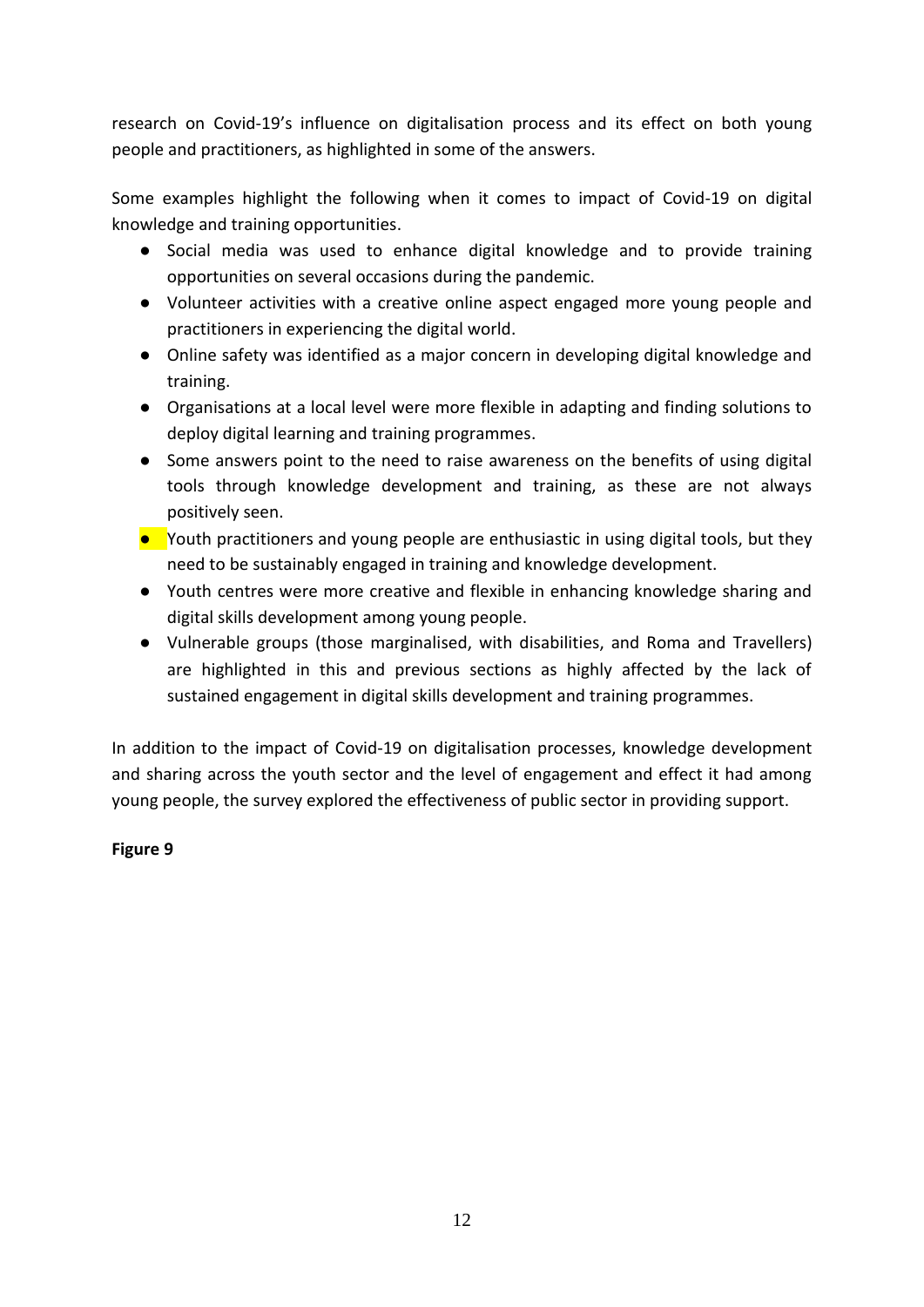How effective was the public sector, at national, regional or local level, in providing for capacity building and training for digitalization in the youth sector during the pandemic?



Responses highlight that Covid-19 had no impact on the level of effectiveness of the public sector in providing capacity building and training for digitalisation of the youth sector. This is the case on all three levels – local, national and regional.

Some correspondents point to the weak level of public sector assistance in the development of digitalisation and learning, as well as a lack of training opportunities for the youth sector. Some of the reasons for the perceptions noted can be seen in the following examples.

- Public institutions focused on responding to the health crisis.
- The public sector itself needed training on and capacity building for digitalisation.
- Schools, universities and teachers were the ones that first initiated change and action on this matter.
- Although there has been some level of assistance, strong disparities emerged on access to digital tools and services.

Despite the grim picture on the level of public sector engagement in mitigating the impact of Covid-19 on young people, by assisting the development and implementation of successful digitalisation, some positive examples are worth noting.

- In Cyprus, equipment and licences for digital tools were funded for projects that were approved through the national funding schemes Recover20 and Youth Initiatives.
- In Georgia, in 2020, the Youth Agency grant programme supported several projects aimed at raising digital competences among young people.
- In Estonia, on the national level an open call on youth initiative projects focused on projects raising youth digital competences. In addition, the national youth information platform Teeviit offers young people training on digital competences in different formats.
- In Romania, at the end of 2020, the Ministry of Youth and Sport allocated additional budget to equip 33 Youth Counselling Centres with a computer and a printer. The Ministry of Youth and Sport also ran two sets of trainings for youth workers on how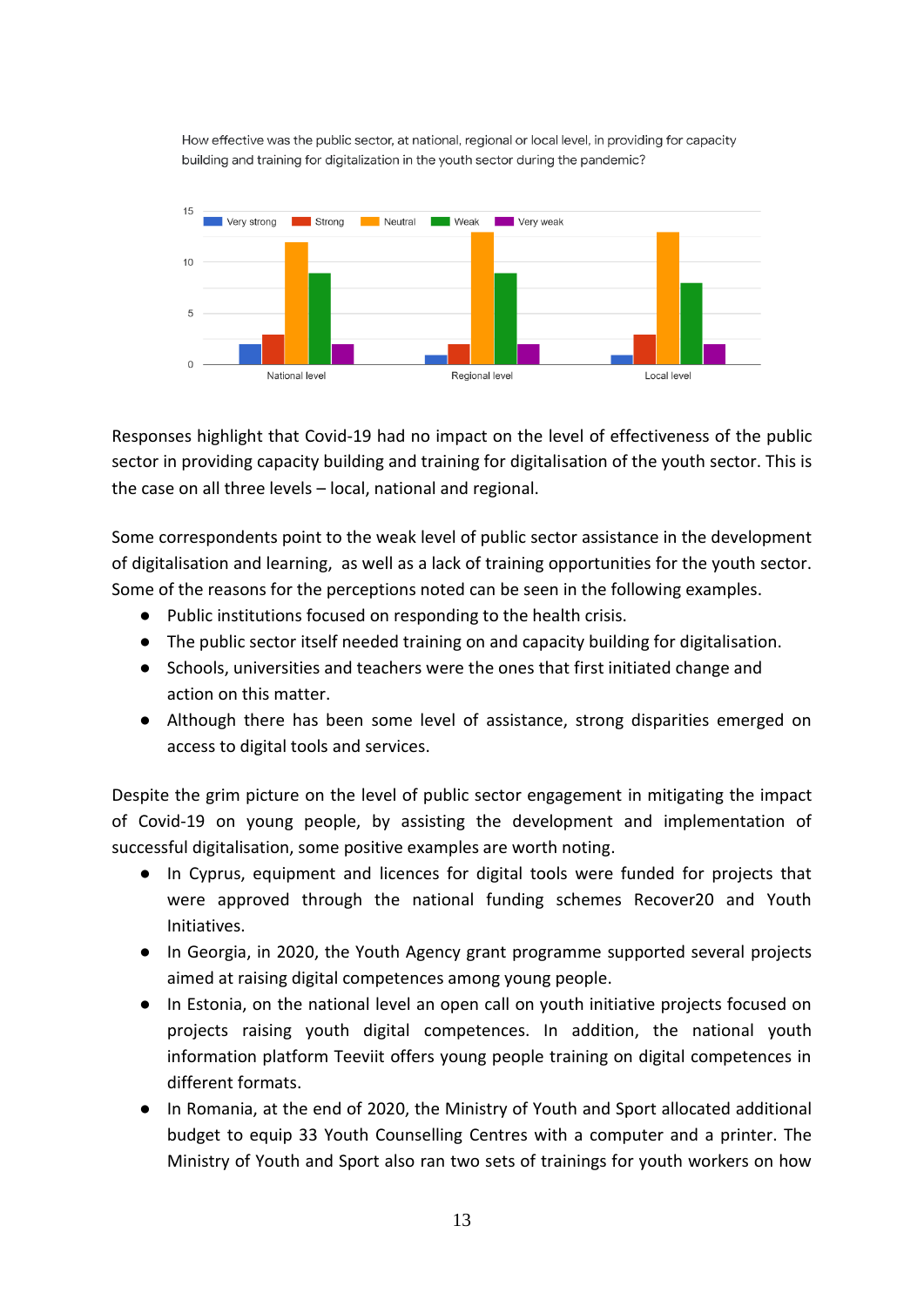to work with young people not in education, employment or training (NEET). The activities took place online and partly covered digital learning.

● In Malta, the National Youth Agency, in collaboration with Agenzija Sapport, provided online sessions for young people with disabilities to create more awareness on the secure use of internet access.

## **Policy reflections**

The impact of Covid-19 on the digitalisation of the youth sector, in addition to digital access and knowledge development among practitioners and young people, is still challenging. With the prolongation of the pandemic and with efforts being channelled towards resolving initial challenges, the sustainability, further development and sharing of digital knowledge, technical capacity and expertise is highlighted by many correspondents. Ultimately, Covid-19 has exacerbated some challenges, while planting a seed of innovation and flexibility on different levels across the youth sector. Young people are seen as a priority and should be enabled to equally benefit from and contribute to digitalisation processes at all levels.

## <span id="page-13-0"></span>**3. Youth issues that should be prioritised under European recovery programmes**

In terms of youth issues that should be prioritised under European recovery programmes, the outstanding issue cited by virtually all correspondents was mental health and wellbeing. Other significant priorities identified are employment, digital skills, civic engagement, social services and non-formal education and training. (Figure 10)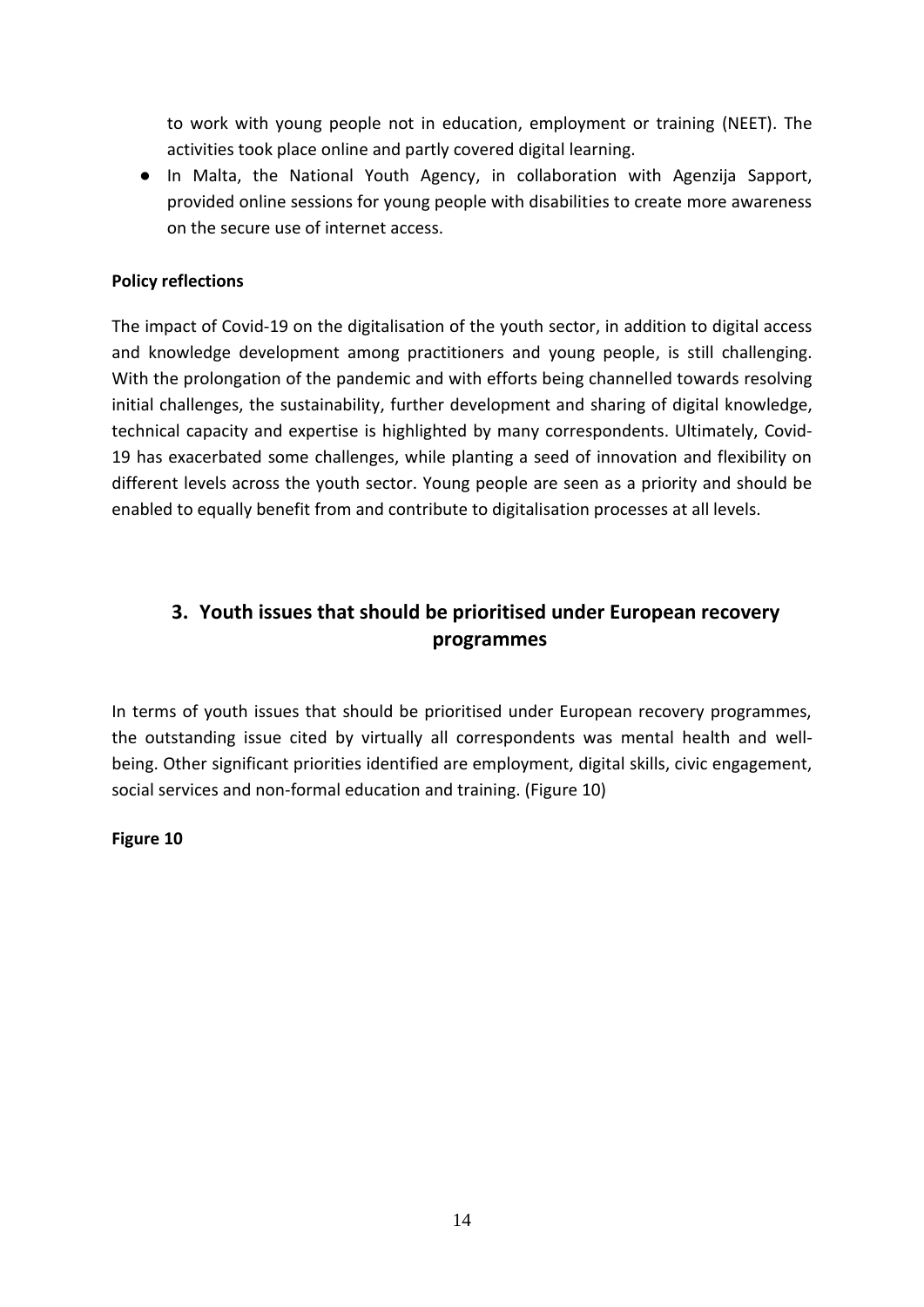In the event of additional financial resources being made available to the youth sector, which three of the following areas do you think should be prioritised for an investment? 26 responses



## **Analysis**

Mental health and well-being are identified by correspondents as the single most important issue for young people that needs to be addressed by European recovery programmes.

The other priority areas can be characterised as two-dimensional and mutually supportive and focus on addressing the economic and social consequences of the pandemic that have impacted young people in particular.

One of these dimensions focuses on employment prospects and opportunities and upskilling, particularly of digital skills. Correspondents also pointed to the need to focus on young people excluded from the labour market and for tailored integration pathways to employment.

The second dimension is social and educational, with a focus on civic engagement, social services and non-formal education and training. Correspondents stressed the importance of strengthening social infrastructure and the range of social and community services, including mental health services, available to young people and the need to minimise the gap between less well-off young people and those more privileged, which has been further exacerbated by the pandemic.

## <span id="page-14-0"></span>**4. Looking forward – post-pandemic reality**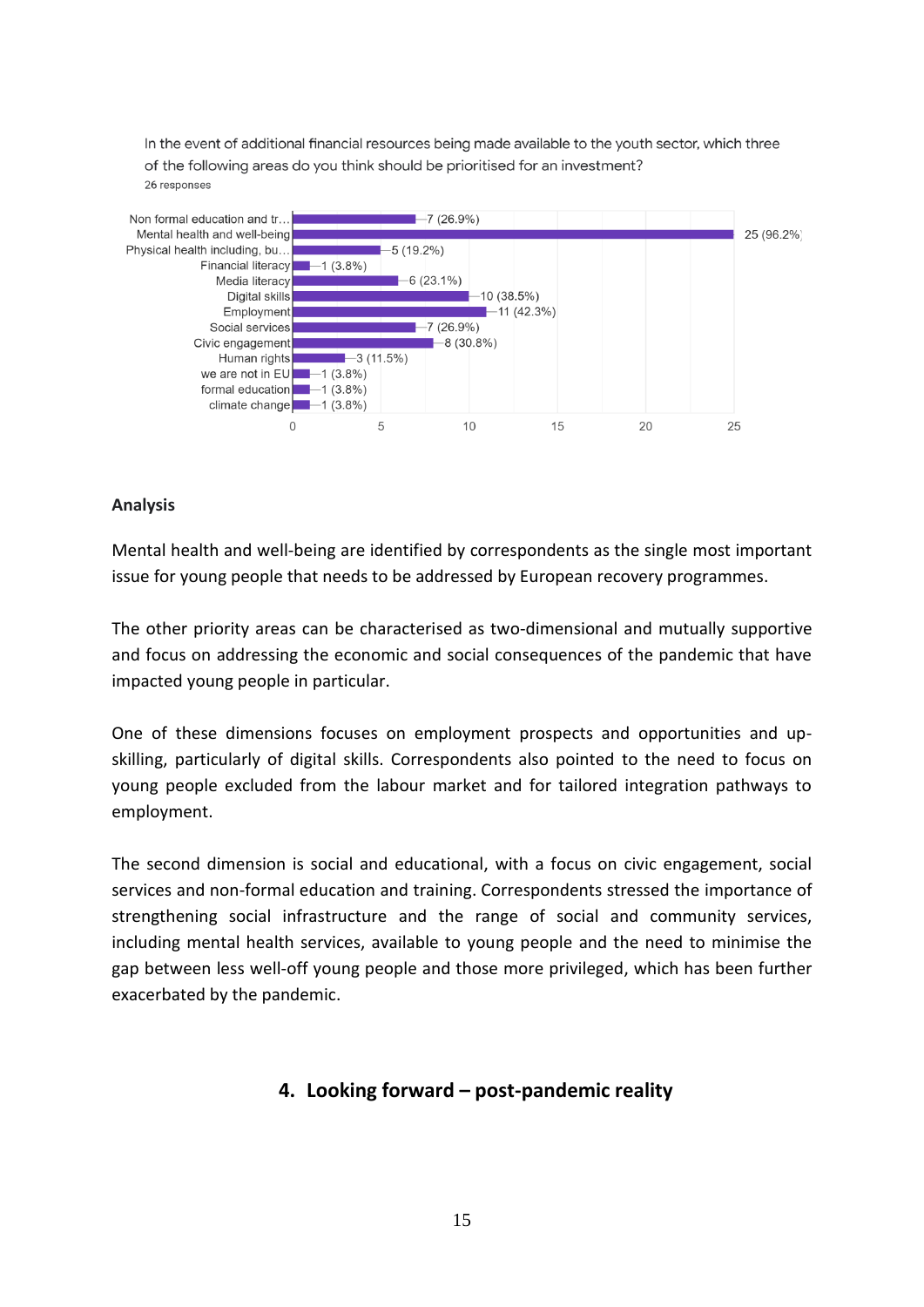The survey explored perceptions of the influence of the pandemic over the next 12 to 18 months, and what a post-pandemic reality could look like. If the pandemic continues, significant inputs have been provided for a strong case for policy and practice changes across the youth sector. Hence, the survey explored the following three dimensions for the next 12-18 months:

- the top three emerging needs of young people;
- the top three emerging needs of the youth sector/youth organisations/NGOs working with young people;
- the top three most significant policy changes to be considered.

In addition, correspondents were asked to provide a brief input on what actions, programmes or measures are planned for the next 12-18 months to reduce or overcome the negative effects of the Covid-19 pandemic on the lives of young people.

Correspondents provided rich examples of good collaboration in their countries that have the likely potential to strengthen social capital and create an enabling environment for youth to thrive in the next 12-18 months.

The following three areas prevail among answers on the top needs: employment, mental health support and opportunities for civic engagement.

Several responses also included access to financial support and media literacy.

A few correspondents point to the need to invest in the youth work sector as a primary supporter of young people, highlighting the importance of both financial and capacitybuilding support to create quality programmes that can respond to the needs of young people, as complementary as possible to formal education.

In portraying the top three rising needs of the youth sector/youth organisations/NGOs working with young people for the next 12 to 18 months, correspondents offered a variety of insights:

- financial support to enable sustainability and broader coverage of programmes, as well as the opportunity to build and enhance digital capacities;
- creating stronger ties between local, national and regional programmes and providing support to capacity building to making this possible;
- keeping and broadening human resources in a shrinking youth sector space is a challenge;
- enriching links with schools and creating a model of school-based youth work, as well as investing human and financial resources in knowledge sharing and practice development to create stronger ties between these two sectors.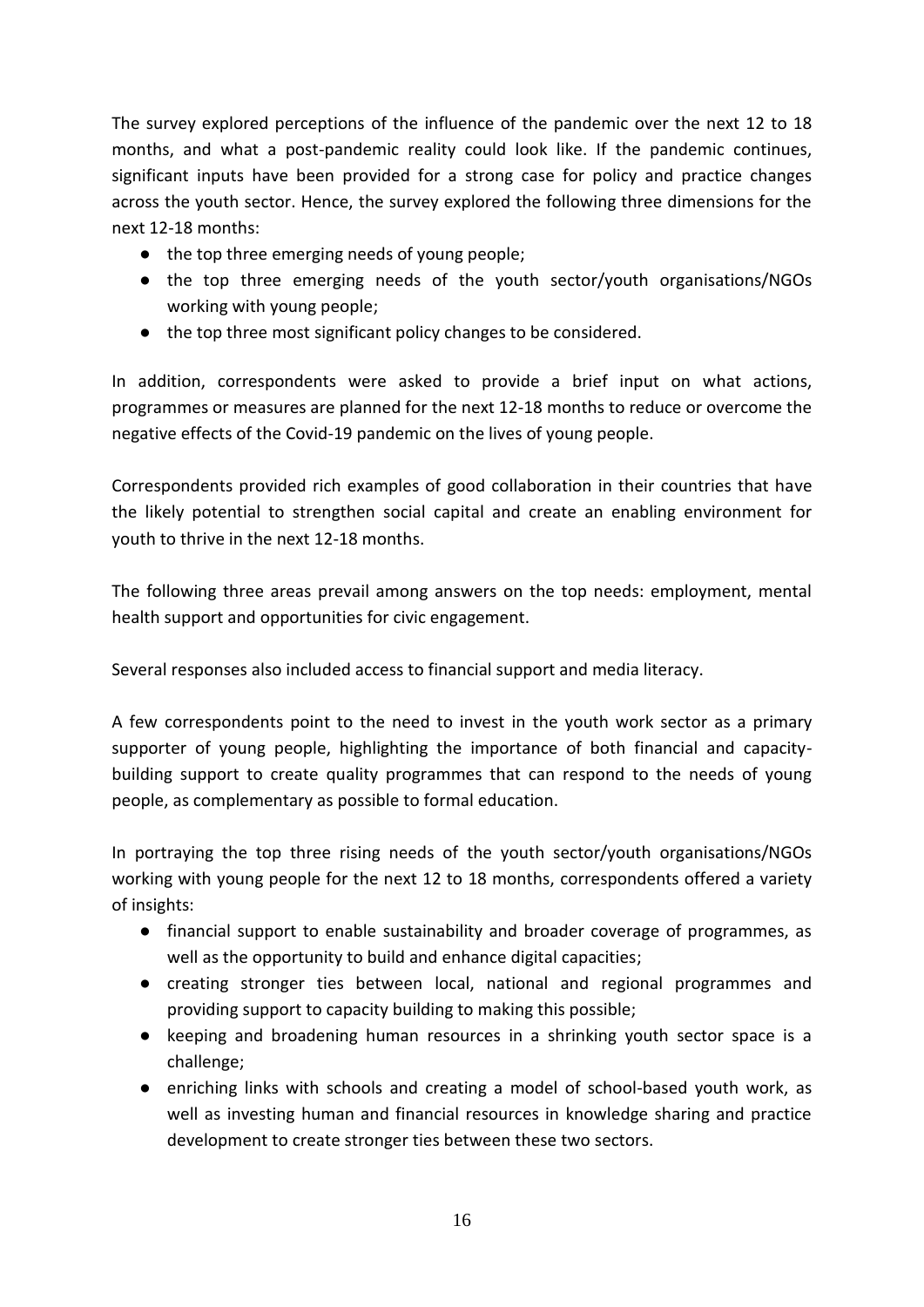In addition to these areas most frequently mentioned, a few answers highlight the need to provide support to the youth sector on healthcare of young people and their active participation.

Most correspondents agree that the top three most significant policy changes to be considered in the next 12-18 months are:

- revising policies in education and including the aspect of digital skills development and online access;
- revising policies on mental health and creating new ones that take into account not only psychological effects, but also those that the pandemic has on employment, civic participation and social inclusion that affect the mental health and well-being of young people;
- revising policies on financial support and capacity building to the youth sector, with a focus on inclusive and participatory practice.

Correspondents also highlight the importance of cross-sectoral approaches and strengthening the evidence base that will link local, national and regional aspects of both the youth sector and young people's needs.

To mitigate the impact of the Covid-19 pandemic on young people, correspondents provided insight into actions, programmes and measures planned for the next 12-18 months. Some of these include:

- in the areas of employability and employment schemes for vocational training and/or employment of young people, especially young people in NEET situations; programmes for the enhancement of entrepreneurial skills; innovation grants;
- in the area of digital skills development educational programmes on new technologies, technical support, providing devices or financial support to obtain these;
- in the area of mental health programmes to support mental health and well-being, with a primary focus on reducing the impact of the pandemic's effects, e.g. counselling;
- in the areas of formal education support to prevent drop-out and fatigue that emerged during the pandemic; enhancing digital access to remote learning; creating interlinked programmes that combine face-to-face and online engagement.

A few correspondents also highlight the revision of existing internal strategies for empowerment of young people and enhancing their participation, including outreach activities.

Finally, correspondents provided several examples of good policy and collaborative efforts in their respective countries that have the potential to strengthen social capital and create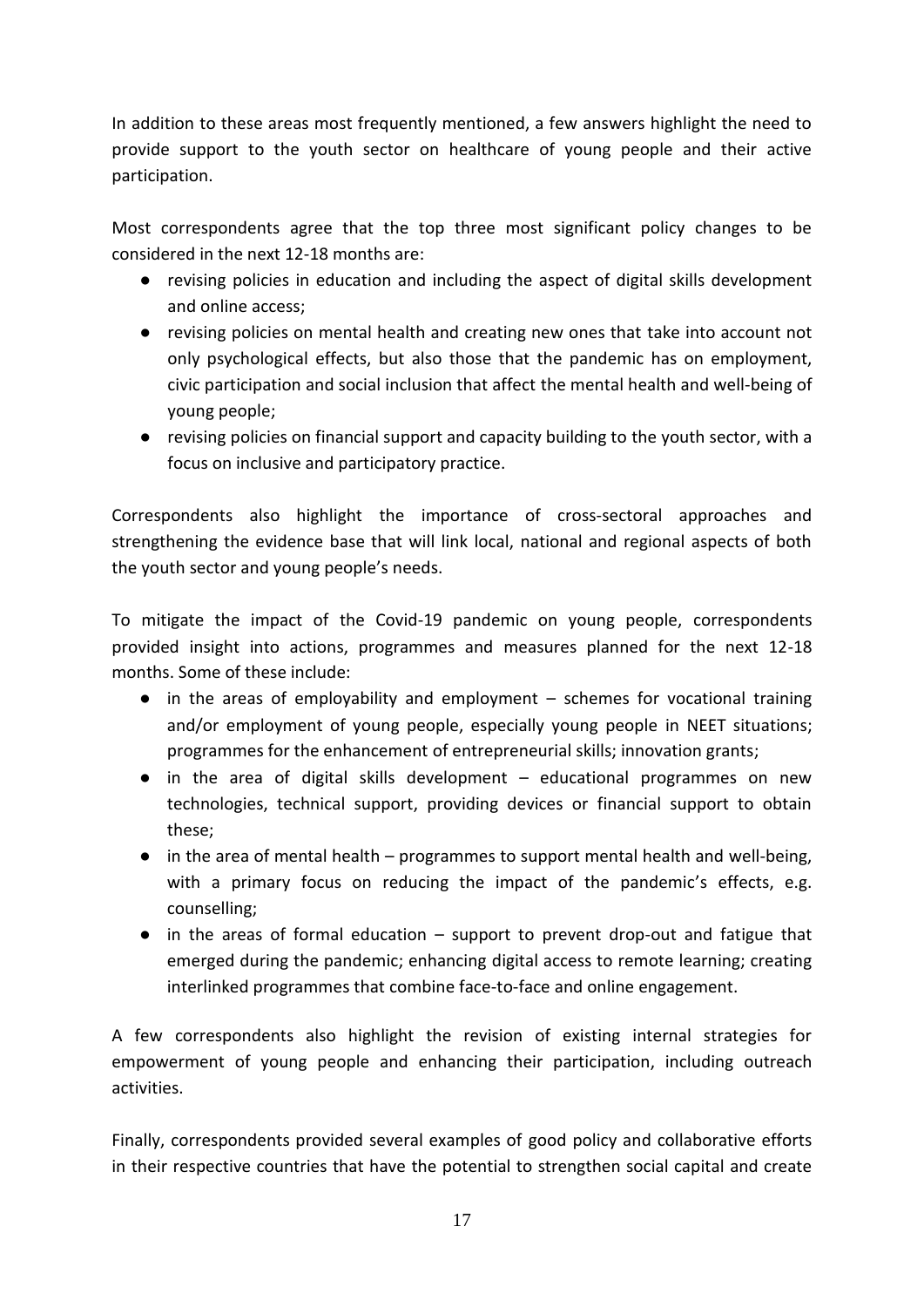an enabling environment for young people to thrive in the coming 12 to 18 months. Some of these examples include:

- a cross-sectoral youth working group in Cyprus, set up in the frame of the National Youth Strategy and consisting of representatives from the Youth Board of Cyprus, ministries, semi-governmental organisations, and the Commissioners, with the aim to ensures a cross-sectoral approach;
- in Georgia, the Youth Agency's support for youth-led organisations via an annual grant competition for regional youth organisations and initiative groups with two thematic directions: to finance projects submitted by young people and to create sustainable, real and/or virtual social youth spaces with long-term results;
- in Bosnia and Herzegovina, youth NGOs being gathered around the idea of uniting all youth spaces, youth clubs and youth centres under one umbrella organisation. The three youth councils representing young people from all over Bosnia and Herzegovina have signed a co-operation agreement and are now synchronising most of their actions;
- the positioning of the European Youth Card Association (EYCA)in Montenegro in providing well-being, mobility and non-formal education and information to youth in collaboration with the business sector, which is seen as promising;
- in Moldova, online and offline sessions that support young people in the pandemic, like the online tool called How are you feeling today? for enhancing mental health, has been made available, with an emphasis on need for these tools to be expanded on both regional and local levels by professional training of specialists.

These are some concrete examples, in addition to the need to enhance implementation of national youth strategies across different countries and enabling synergy at local, national and regional level for better support to young people during the pandemic and beyond.

Correspondents showcased the need to focus the efforts and attention of public and private stakeholders, the civil society sector and the media on the few areas highlighted above. Although it is still difficult to predict how long the pandemic will last, the impression from the survey results is that cross-sectoral approaches and a collaborative effort are needed to overcome multiple challenges that the pandemic brought to young people and to the youth sector.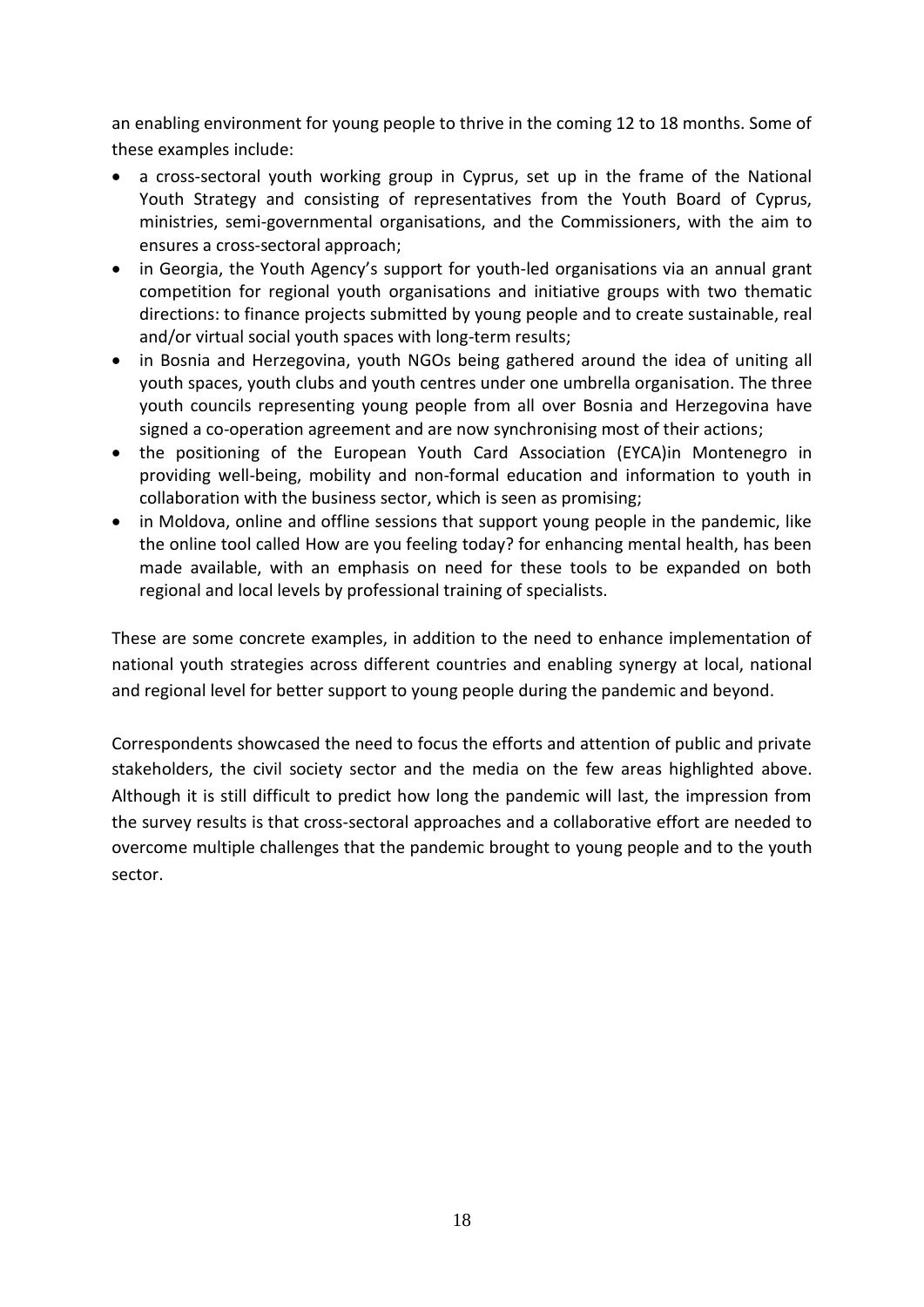## **Conclusion**

<span id="page-18-0"></span>Both the survey of autumn 2020 and the survey of spring 2021 on the impact of Covid-19 were conducted when most of Europe had experienced and was slowly emerging from lockdown, but where the threat posed by the pandemic was still active. Consequently, the responses to both surveys tend to reflect and reinforce each other.

The survey conducted in autumn 2021 sought to explore the significant themes and issues that emerged from the two previous surveys, while also seeking to explore future policy directions.

The three surveys covered the following thematic areas:

- communication with young people
- funding and policy issues
- impact on and response of state programmes and services
- impact on and response of NGO programmes and services
- impact on the mental health and well-being of young people
- the digital response and impact of Covid-19 on digitalisation
- future policy directions and the European perspective.

From the onset of the pandemic, official communications have been targeted at the population in general and seen generally as one-way and directive. There were issues with the quality and clarity of official communication and mixed messaging resulting from a lack of co-ordination among different stakeholders. While the NGO sector sought a more interactive and innovative approach in supporting young people, shortcomings in sharing information and feedback and opening up dialogue using digital media were lacking.

Lack of information-sharing among stakeholders, impacted by a lack of use of available digital tools and coupled with digital fatigue, made it difficult to engage young people to receive their input across different areas throughout the pandemic. These include areas discussed in the surveys, from employment and mental health to civic engagement and environmental issues.

In general, state funding for the youth sector appears to have remained relatively consistent during the pandemic and youth policy remained largely unaffected, though there is evidence of some strains on both. This may be due in part to the fact that the effect of the pandemic was not clear in the spring of 2020 and by spring 2021 the impact of the vaccination process was visible and important to consider. However, these strains are most evident on the demand, rather than the supply, end: the problems related more to expenditure than allocation. Consequently, those countries with a well-established and well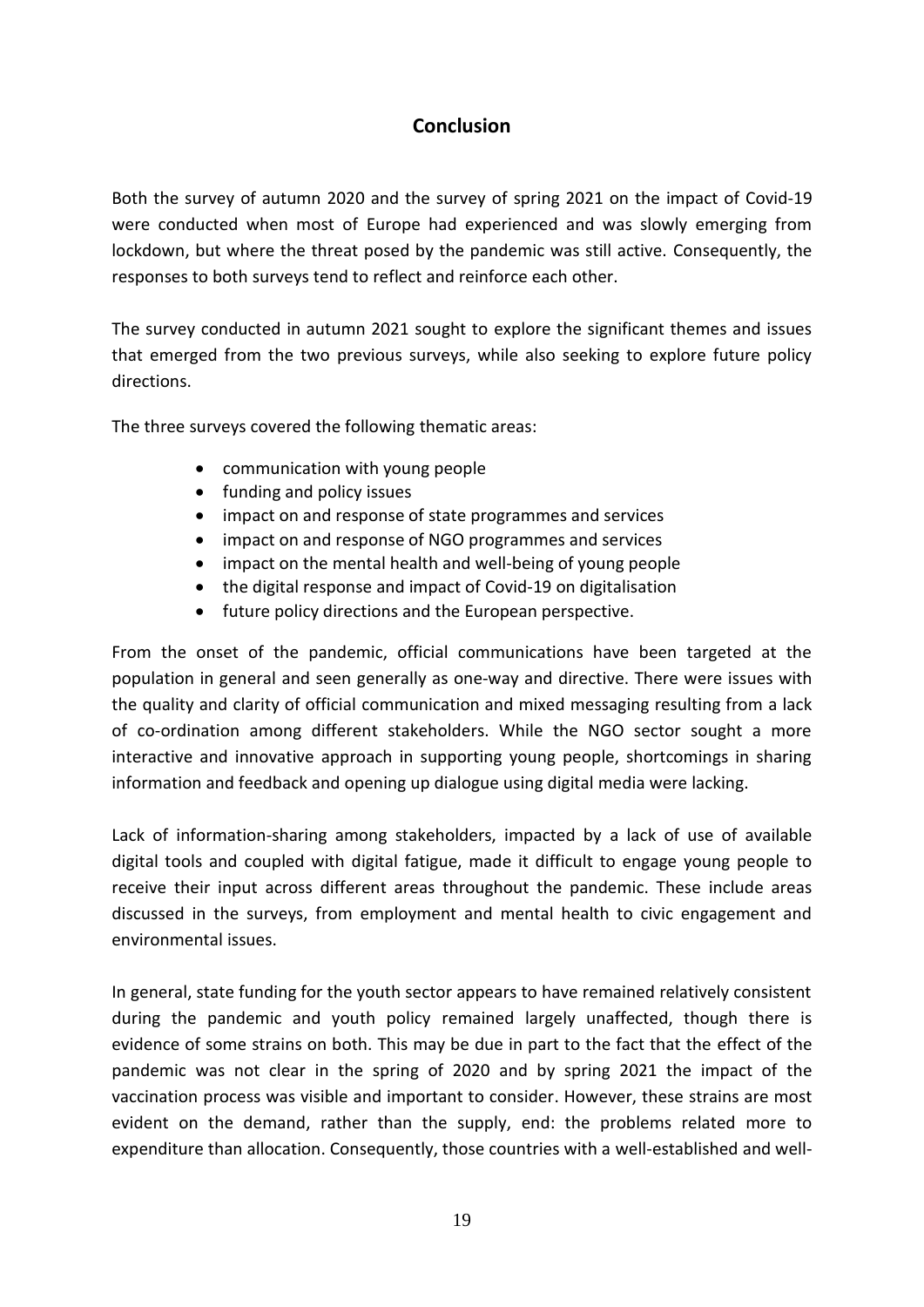funded youth sector were better positioned than those countries that are largely dependent on European project-based funding, unable to expand because of the pandemic.

However, even countries with significantly stable youth-sector funding were challenged in identifying the key areas to focus on that would benefit young people the most throughout the pandemic. In addition, the expansion of programme areas or the design and implementation of novel projects has been mostly paused due to challenges imposed on human resources, outreach activities and sometimes even lack of time to plan.

The need for social distancing since the onset of the pandemic and the resulting social isolation of young people emerges as the most important factor in curtailing their physical access to programmes and services. This had two main consequences: deterioration in mental health and well-being and over-reliance on digitalisation. The mental health of young people and relevant programmes and services are highlighted across all three surveys as a key priority to consider now and in the future.

While it might be argued that the end of the pandemic will remove the source and cause of mental distress, this is only true in part. The state sector was not adequately prepared at either national, regional nor local level for the impact of the pandemic on young people's mental health and this was due, at least in part, to inadequate policy focus on their mental health needs. Public and civil society sectors will need to use all opportunities to address the employment of young people, social protection, health, civic engagement and participation challenges, among others.

Mental health and well-being are identified by correspondents as the most important priority to be addressed by European recovery programmes. The other areas include economic and social consequences of the pandemic on young people.

While the Covid-19 pandemic further exposed the digital divide and the public and private sectors focussed primarily on tackling the health crisis, both policy responses and projects initiated by the NGO sector did strengthen digitalisation. Challenges at all levels – local, regional and national remain - particularly when it comes to enhancing the digital capacity of young people, practitioners, and stakeholders, in addition to improving infrastructure.

Many countries have conducted initial surveys or research on the impact of the pandemic on young people; all attest to the severity of its impact, particularly on young people from low-income and socially disadvantaged backgrounds, young migrants, young women and young people experiencing homelessness.